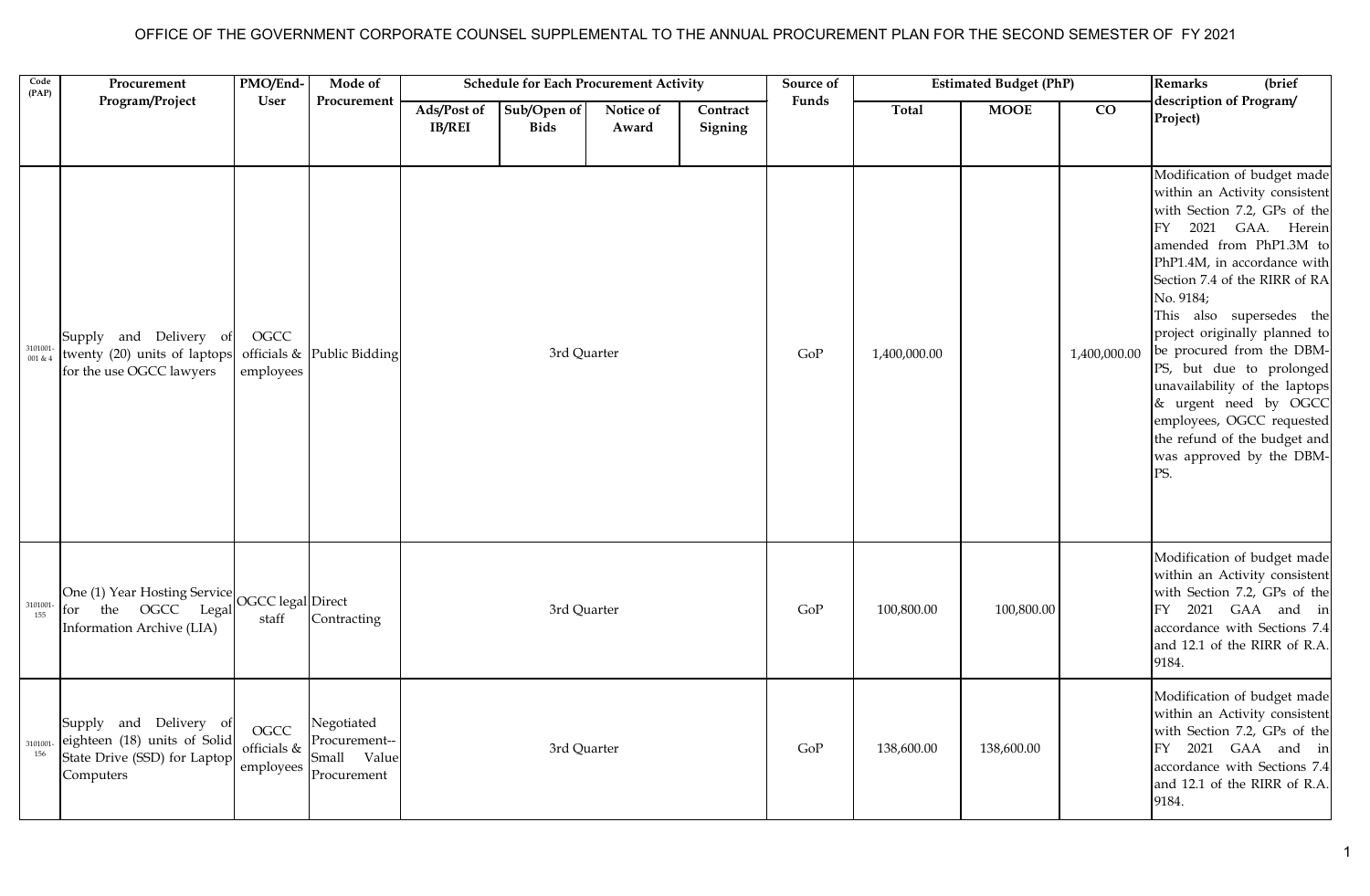## OFFICE OF THE GOVERNMENT CORPORATE COUNSEL SUPPLEMENTAL TO THE ANNUAL PROCUREMENT PLAN FOR THE SECOND SEMESTER OF FY 2021

| 3101001<br>157                                             | Consulting Services for the<br>Development,<br>Design,<br>Installation,<br>and<br>Deployment of Document<br>Management Information employees<br>System (DMIS)<br>for the<br>OGCC                       | <b>OGCC</b>                      | officials & Public Bidding                                   | 4th Quarter | GoP | 5,000,000.00 | 1,000,000.00 | 4,000,000.00 | Modification of budget made<br>within an Activity consistent<br>with Section 7.2, GPs of the<br>2021 GAA and in<br>FY<br>accordance with Sections 7.4<br>and 12.1 of the RIRR of R.A.<br>9184. |
|------------------------------------------------------------|--------------------------------------------------------------------------------------------------------------------------------------------------------------------------------------------------------|----------------------------------|--------------------------------------------------------------|-------------|-----|--------------|--------------|--------------|------------------------------------------------------------------------------------------------------------------------------------------------------------------------------------------------|
| 3101001<br>158                                             | Supplemental<br>Contract<br>containing the amendments<br>to the Contract for the<br>Delivery<br>Supply,<br>and<br>Office<br>Installation<br>of<br>Modular and Fixture for the<br>East Wing of the OGCC | OGCC<br>officials &<br>employees | Amendment<br>to Order                                        | 4th Quarter | GoP | 98,258.00    |              | 98,258.00    | Amendment<br>Order<br>to<br>pursuant to Annex "D" of the<br>2016 RIRR of R.A. 9184;<br>Additional fee of P98,258.00<br>due to amended specification<br>of filing cabinets.                     |
| 3101001<br>159                                             | Supply and Delivery of two<br>(2) Desktop Computers,<br>Scanners and one (1) 8-Ports<br>Gigabit Switch                                                                                                 | Records &<br>Docket<br>Section   | Negotiated<br>Procurement--<br>Small<br>Value<br>Procurement | 4th Quarter | GoP | 306,000.00   |              | 306,000.00   | Modification of budget made<br>within an Activity consistent<br>with Section 7.2, GPs of the<br>FY 2021 GAA and in<br>accordance with Sections 7.4<br>and 12.1 of the RIRR of R.A.<br>9184.    |
| 3101001<br>100,<br>3101001<br>104,<br>3101001<br>104 1 & 2 | Supply and Delivery of<br>Pneumonia Vaccine and<br>Vitamin C with Zinc for the<br>OGCC Health and Wellness employees<br>Program                                                                        | OGCC<br>officials &              | Negotiated<br>Procurement--<br>Small Value<br>Procurement    | 4th Quarter | GoP | 534,750.00   | 534,750.00   |              | Modification of budget made<br>within an Activity consistent<br>with Section 7.2, GPs of the<br>2021 GAA and in<br>FY<br>accordance with Sections 7.4<br>and 12.1 of the RIRR of R.A.<br>9184. |
| 3101001<br>024 11                                          | Additional Learning and<br>Development purchases of<br>Tshirts, ring lights and face<br>masks                                                                                                          | OGCC<br>officials &<br>employees | Negotiated<br>Procurement--<br>Value<br>Small<br>Procurement | 4th Quarter |     | 137,000.00   | 137,000.00   |              | Modification of budget made<br>within an Activity consistent<br>with Section 7.2, GPs of the<br>2021 GAA and in<br>FY<br>accordance with Sections 7.4<br>and 12.1 of the RIRR of R.A.<br>9184. |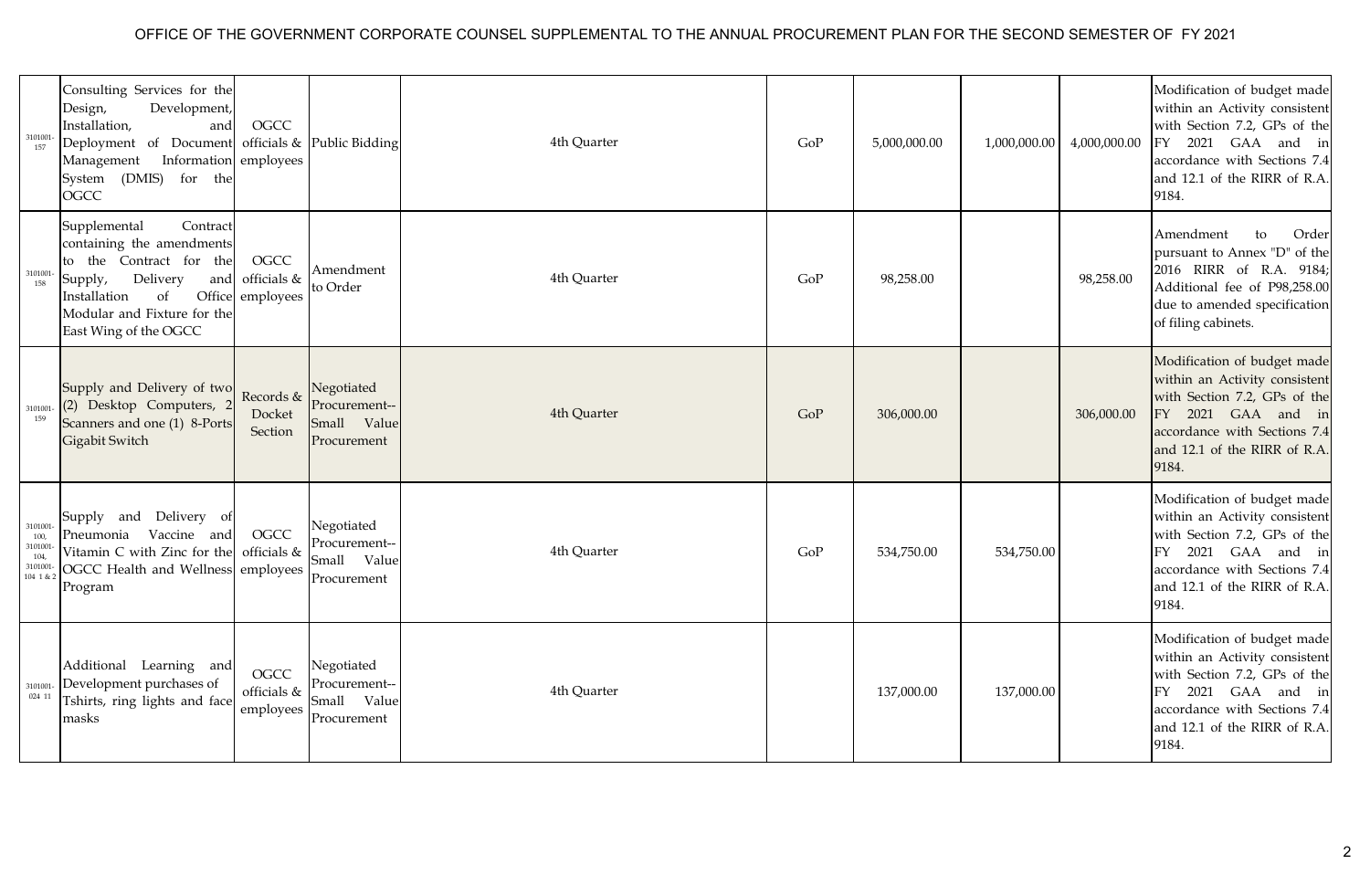## OFFICE OF THE GOVERNMENT CORPORATE COUNSEL SUPPLEMENTAL TO THE ANNUAL PROCUREMENT PLAN FOR THE SECOND SEMESTER OF FY 2021

| 3101001<br>160                                             | Engagement of a Highly<br><b>Technical Consultant for ISO</b><br>Accreditation                              | OGCC                                                           | Highly<br>Technical<br>Cosulatant                         | 4th Quarter |     | 50,000.00    | 50,000.00    |              | Modification of budget made<br>within an Activity consistent<br>with Section 7.2, GPs of the<br>2021 GAA and in<br>FY<br>accordance with Sections 7.4<br>and 12.1 of the RIRR of R.A.<br>9184.                                                 |
|------------------------------------------------------------|-------------------------------------------------------------------------------------------------------------|----------------------------------------------------------------|-----------------------------------------------------------|-------------|-----|--------------|--------------|--------------|------------------------------------------------------------------------------------------------------------------------------------------------------------------------------------------------------------------------------------------------|
| $\begin{array}{c} 3101001 \\ 161,10000 \end{array}$<br>252 | Procurement of T-shirts for<br><b>GAD</b>                                                                   | OGCC<br>officials &<br>employees                               | Negotiated<br>Procurement--<br>Small Value<br>Procurement | 4th Quarter |     | 47,250.00    | 47,250.00    |              | Modification of budget made<br>within an Activity consistent<br>with Section 7.2, GPs of the<br>2021 GAA and in<br>FY<br>accordance with Sections 7.4<br>and 12.1 of the RIRR of R.A.<br>9184.                                                 |
| 162, 10000<br>254                                          | 3101001- Procurement of Meals for<br>the OGCC week                                                          | OGCC<br>officials &<br>employees                               | Negotiated<br>Procurement--<br>Small Value<br>Procurement | 4th Quarter |     | 171,850.00   | 171,850.00   |              | Modification of budget made<br>within an Activity consistent<br>with Section 7.2, GPs of the<br>2021 GAA and in<br>FY<br>accordance with Section 7.4<br>of the RIRR of RA No. 9184.                                                            |
| 3101001<br>163                                             | Supply and Delivery of two<br>(2) Executive Tables with<br>Side Table and 3-Layer<br>Drawer Mobile Pedestal | OGCC<br>officials (2<br>Asst. Gov't.<br>Corporate<br>Counsels) | Negotiated<br>Procurement--<br>Small Value<br>Procurement | 4th Quarter | GoP | 50,000.00    |              | 50,000.00    | Modification of budget made<br>within an Activity consistent<br>with Section 7.2, GPs of the<br>2021 GAA. Herein<br>FY<br>amended from PhP30,000.00<br>PhP50,000.00,<br>in<br>to<br>accordance with Section 7.4<br>of the RIRR of RA No. 9184. |
|                                                            | <b>TOTAL</b>                                                                                                |                                                                |                                                           |             |     | 8,034,508.00 | 2,180,250.00 | 5,854,258.00 |                                                                                                                                                                                                                                                |

## DEFINITION

**1. PROGRAM (BESF)**– A homogeneous group of activities necessary for the performance of a major purpose for which a government agency is established, for the basic maintenance of the agency's administrative operations or for the provisions of staff support to the agency's administrative operations or for the provisions of staff support to the agency's line functions.

Remarks **Programs and projects should be aligned with budget documents, and especially those posted at the PhilGeps.**